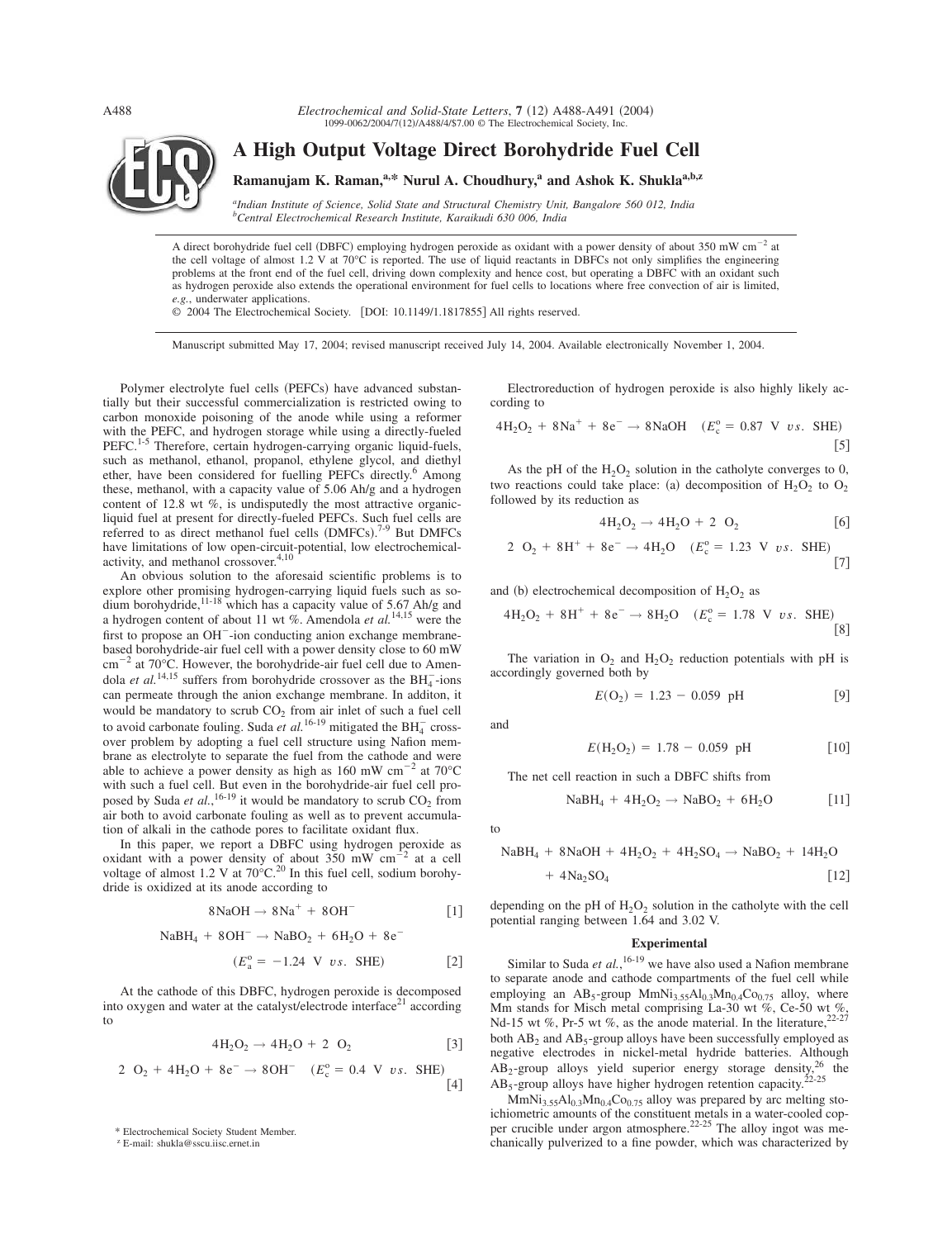

**Figure 1.** Schematic representation of the DBFC.

recording its powder X-ray diffraction (XRD) pattern on a Siemens D-5005 X-ray Diffractometer using Cu K $\alpha$  radiation. The alloy was also subjected to energy dispersive analysis by  $X$ -ray  $(EDAX)$  employing a JEOL JSM-840A scanning electron microscope (SEM) to determine the composition of its constituent elements.

The sulfito-complex route<sup>28-31</sup> was adopted to prepare 60 wt % platinized carbon. In brief, the required amount of Vulcan-XC 72R carbon was suspended in distilled water and agitated in an ultrasonic water bath at about 80°C to form a slurry. Subsequently, the required amount of  $Na_6Pf(SO_3)_4$  was dissolved in 1 M  $H_2SO_4$  and diluted with distilled water, and the solution was added dropwise to the carbon slurry with constant stirring at 80°C. This was followed by the addition of 30% w/v  $H_2O_2$  with the temperature maintained at 80°C, which resulted in vigorous gas evolution. The solution was further stirred for 1 h, and platinized carbon was obtained by adding 1 wt % formic acid solution. Then the platinized carbon was filtered, washed copiously with hot distilled water, and dried in an air oven at 80°C for 2 h.

For the electrochemical characterization of the direct borohydride fuel cell, membrane electrode assemblies (MEAs) were obtained by sandwiching the pretreated Nafion 117 polymer electrolyte



**Figure 2.** Powder XRD patterns for  $AB_5$ -group  $MmNi<sub>3.55</sub>Al<sub>0.3</sub>Mn<sub>0.4</sub>Co<sub>0.75</sub>$ alloy.



**Figure 3.** Cell polarization data for the DBFC operating at temperatures between 35 and 70 $^{\circ}$ C with optimized solution of aq. NaBH<sub>4</sub> at anode and 15% w/v H<sub>2</sub>O<sub>2</sub> solution of (a) pH  $\sim$  1, (b) pH  $\sim$  0.5, and (c) pH  $\sim$  0 at cathode.

membrane between the anode and cathode. To prepare the anode catalyst layer, a slurry of the alloy obtained by ultrasonicating the required amount of alloy with 5 wt % Vulcan XC-72R carbon and 7 wt % of Nafion solution in isopropyl alcohol was pasted on 0.28 mm thick carbon paper (Toray TGP-H-090). The loading of the alloy catalyst was  $5 \text{ mg cm}^{-2}$ , which was kept identical for all the MEAs. The cathode comprises a backing layer, a gas-diffusion layer, and a reaction layer. A 0.28 mm thick carbon paper (Toray TGP-H-090) was employed as the backing layer for the cathode. To prepare the gas-diffusion layer, Vulcan-XC 72R carbon was suspended in water and agitated in an ultrasonic water bath. To this, 10 wt % Nafion solution obtained from Aldrich was added with continuous agitation. The required amount of cyclohexane was then added to it dropwise. The resultant slurry was spread onto a Teflonized carbon paper and dried in an air oven at 80°C for 2 h. To prepare the reaction layer, the required amount of the catalyst (60 wt  $%$  Pt/C) was suspended in isopropyl alcohol. The mixture was agitated in an ultrasonic water bath, and 7 wt % of Nafion solution was added to it with continuing agitation for 1 h. The catalyst ink thus obtained was coated onto the gas-diffusion layer of the electrode. The cathode contained 60 wt % Pt/C catalyst with platinum loading of 1 mg  $\text{cm}^{-2}$ . A Nafion loading of 0.25 mg  $\text{cm}^{-2}$  was applied to the surface of each electrode. The membrane electrode assembly was obtained by hot pressing the cathode and anode on either side of a pretreated Nafion 117 membrane at 60 kg cm<sup>-2</sup> at 125 $^{\circ}$ C for 3 min.

Liquid-feed DBFCs were assembled with various MEAs. The anode and cathode of the MEA were contacted on their rear with gas/fluid flow field plates machined from high-density graphite blocks in which channels were machined to achieve minimum masspolarization in the DBFCs. The ridges between the channels make electrical contact with the back of the electrode and conduct the current to the external circuit. The channels supply alkaline sodium borohydride solution to the anode and hydrogen peroxide to the cathode. Electrical heaters were placed behind each of the graphite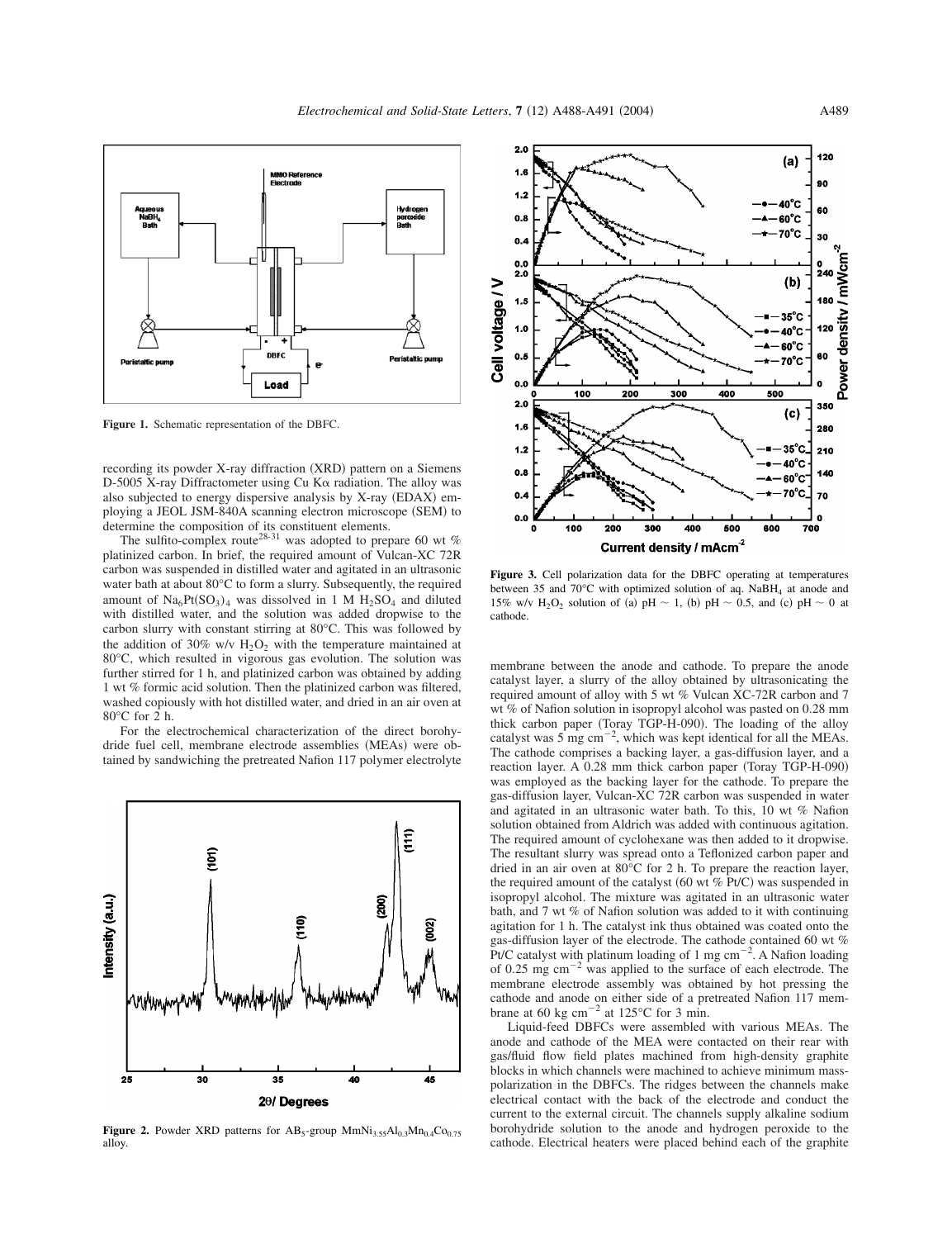

**Figure 4.** Anode and cathode polarization data for the DBFC operating with optimized aq. NaBH<sub>4</sub> and  $H_2O_2$  solution at different pH values at temperatures between 35 and 70°C.

blocks to heat the cell to the desired temperature. Aqueous sodium borohydride solution comprising 10 wt % NaBH<sub>4</sub> in 20 wt % aqueous NaOH was pumped to the anode chamber through a peristaltic pump. Hydrogen peroxide 15% w/v solution with varying pH was introduced into the cathode chamber through another peristaltic pump. The graphite blocks were also provided with electrical contacts and tiny holes to accommodate thermocouples. The DBFC is shown schematically in Fig. 1. After installing single cells in the test station, performance evaluation studies were initiated.

Galvanostatic-polarization data for the DBFC in the temperature range between 35 and 70°C were recorded by circulating aqueous sodium borohydride solution in the anode chamber, and 15% w/v hydrogen peroxide solution acidified with aq.  $H_2SO_4$  to pH values ranging between 1 and 0 in the cathode chamber. Anode polarization data for the DBFC at various temperatures were also obtained employing an Hg/HgO, OH<sup>-</sup> (MMO) reference electrode. Cathode polarization data were derived by subtracting anode polarization values from the respective cell polarization data at various load current-densities;<sup>32</sup> in-cell cathode polarization data have also been obtained to ascertain the technique of anode polarization substraction. Cyclic voltammograms  $(CVs)$  for the cathode at varying pH values of the catholyte were also obtained at 35°C.



Figure 5. CVs for peroxide reduction at 35°C. The positive shift in reduction peak with decreasing pH is indicated by arrow.

To determine the faradaic efficiency of oxidation, an alkaline solution containing  $1.26 \times 10^{-3}$  mol of sodium borohydride was injected into the anode chamber of the fuel cell. Subsequently, the cell was operated for 60 min at a load current density of 50 mA  $\text{cm}^{-2}$  at 70 $\textdegree$ C. The amount of hydrogen liberated during this experiment was obtained by collecting it at the anode outlet by downward displacement of water in a graduated tube. The amount of sodium borohydride left in the anolyte was determined by collecting hydrogen gas evolved upon acidification to ascertain mass balance of the reaction.<sup>3</sup>

# **Results and Discussion**

The powder XRD pattern (Fig. 2) for the  $AB<sub>5</sub>$ -group alloy of composition  $MmNi<sub>3.55</sub>Al<sub>0.3</sub>Mn<sub>0.4</sub>Co<sub>0.75</sub> suggests that it crystallizes$ in hexagonal *P*6/*mmm* space group with lattice parameters  $a = 4.99$  Å and  $c = 4$  Å.<sup>19,21-24</sup> The average particle size of the alloy sample was  $\sim 60$  µm. The composition of the alloy  $MmNi<sub>3.55</sub>Al<sub>0.3</sub>Mn<sub>0.4</sub>Co<sub>0.75</sub>$  as determined employing EDAX was  $Mm_{0.76}Ni_{3.71}Al_{0.34}Mn_{0.32}Co_{0.71}$ .

The anode was fed with aqueous NaBH<sub>4</sub> solution at a feed rate of 3 mL/min, and the cathode was fed with  $15\%$  w/v  $H_2O_2$  solution with pH values close to 1, 0.5, and 0 at a feed rate of 5.5 mL/min to the cathode. Notably, the borohydride-crossover concentrations in DBFCs are much lower as compared to methanol-crossover concentrations reported for DMFCs.<sup>34,35</sup> The cell performance data at various temperatures with varying pH values of  $H_2O_2$  solution are shown in Fig. 3a-c. Single-electrode polarization curves at various temperatures for catholyte with varying pH values are shown in Fig. 4. From the CV of the cathode obtained at varying pH values of the catholyte shown in Fig. 5, it is evident that the oxygen reduction reaction is more facile at pH 1 but shifts toward peroxide reduction as the catholyte pH is decreased to 0. While the anode potentials are

| Table I. Electrical performance data for the DBFC. |                                                                 |                |                |                |                                                                       |                |                |                |
|----------------------------------------------------|-----------------------------------------------------------------|----------------|----------------|----------------|-----------------------------------------------------------------------|----------------|----------------|----------------|
| Catholyte<br>PH                                    | Peak power density (mW $cm^{-2}$ ) at<br>different temperatures |                |                |                | Cell voltage $(V)$ at peak power<br>density at different temperatures |                |                |                |
|                                                    | $35^{\circ}$ C                                                  | $40^{\circ}$ C | $60^{\circ}$ C | $70^{\circ}$ C | $35^{\circ}$ C                                                        | $40^{\circ}$ C | $60^{\circ}$ C | $70^{\circ}$ C |
| $\widetilde{\phantom{m}}$                          | $\overline{\phantom{a}}$                                        | 70             | 110            | 130            |                                                                       | 1.5            |                | 0.7            |
| $\sim 0.5$                                         | 112                                                             | 122            | 194            | 236            | 0.90                                                                  | 0.89           | 0.98           | 1. I           |
| $\sim 0$                                           | l 36                                                            | 146            | 260            | 352            | LO.                                                                   | 0.98           | 1.2            |                |